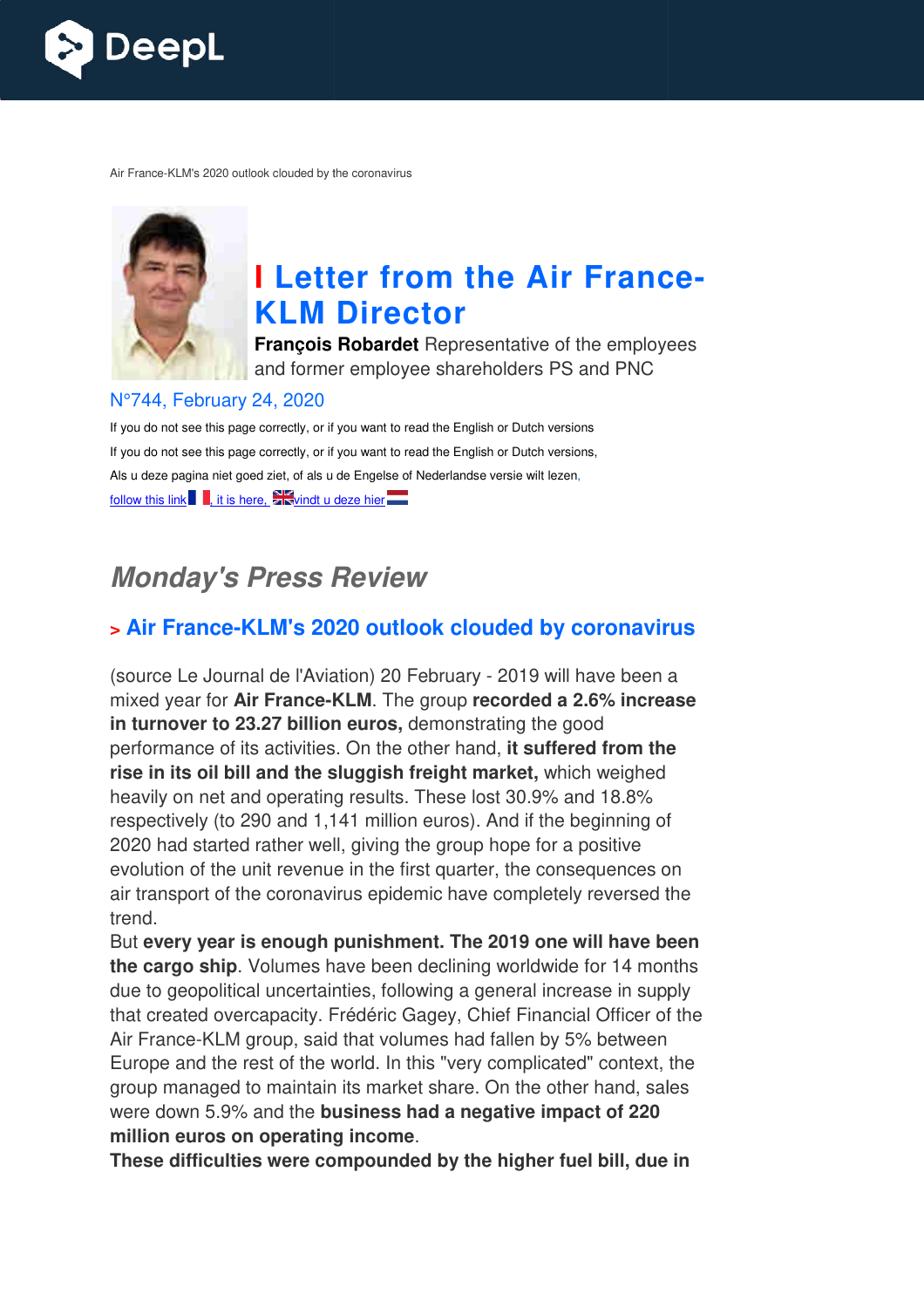particular to less effective hedges than in 2018. 5.5 billion of expenditure in 2019. However, this is expected to improve in 2020: Air France-KLM estimates that it should rise to 5.2 billion euros in 2020 and 5 billion euros in 2021, based on current trends.

Covid-19, on the other hand, is also causing trouble. **Air France-KLM estimates that the cessation of flights to China, decided in the face of the fall in demand since the start of the coronavirus epidemic, will weigh between 150 and 200 million euros on its operating income in 2020**. It has already had a strong impact on its long-haul bookings: they were down between three and five points each month until May compared with last year's level. These estimates are valid only in the current context, with a resumption of flights from April onwards. (...) As regards

 forecasts for **capacity growth in 2020, Air France-KLM expects capacity to increase by 2% to 3% for network airlines and by 4% to 6% for Transavia,** which should be spared by the coronavirus crisis. The low-cost segment is on the verge of a new expansion plan since the Air France SNPL approved the removal of the cap on the fleet of over 40 aircraft. "Today, we are looking at how to benefit from it in 2020. Despite the problems with MAX, we expect to reach our goal within 12 to 18 months," said Benjamin Smith, Managing Director of the group. For the time being, the company should continue to rely on 737-800.

### **> Improving Air France's finances remains a priority for AF-KLM**

(source Luchtvaartnieuws translated with Deepl) 20 February - **Improving Air France's financial situation remains Air France-KLM's top priority**. This is what DG Ben Smith said on Thursday when presenting the annual results, when asked about possible plans for the airline group to take over other airlines.

According to Smith, Air France-KLM continues to look for consolidation opportunities, but is clearly not focusing on this at the moment. (...) Meanwhile, Smith and his colleagues on the Air France-KLM Board of Directors have their hands full with Air France. **Although Air France has seen its operating results in absolute terms fall less sharply than KLM, there is still a big difference between the two airlines' finances**.

**With a turnover of €16.6 billion, Air France achieved an operating income of €280 million (a decrease of €42 million compared to the previous year), KLM achieved an operating income of €853 million (€238 million less than in 2018) with a turnover of €11.1 billion.**  Anne Rigail, CEO of Air France, will have to do everything in her power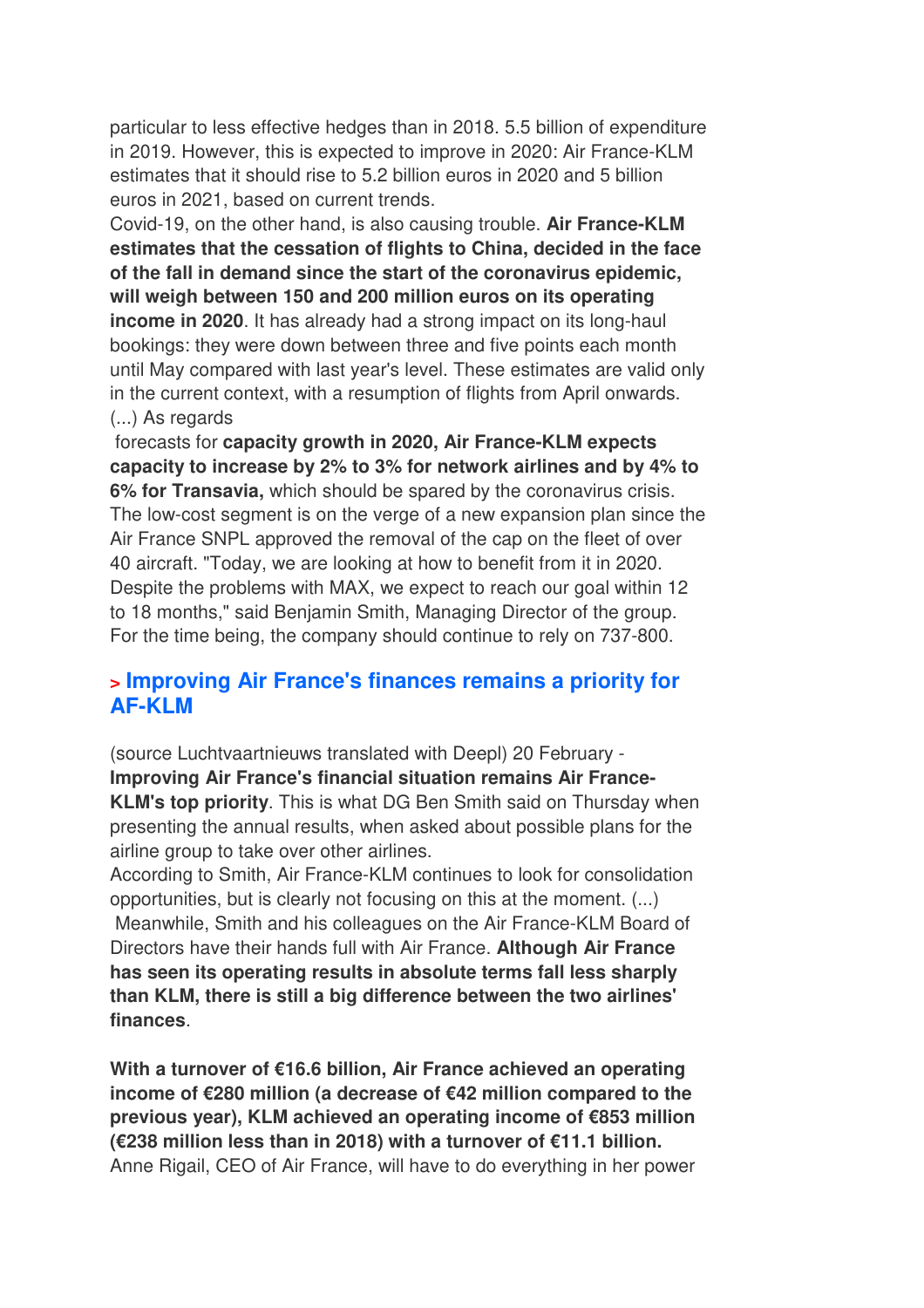to reduce this gap.

Meanwhile, the low-cost subsidiary Transavia is doing well. The combined revenues of the Dutch and French branches increased by 9.3% with an operating income of 131 million euros. The operating margin therefore stands at 7.5%. (...)

**Air France-KLM's maintenance division is also doing remarkably well. The operating result improved by 46 million euros to 260 million euros,** thanks to the good results of the company's airframe, engine and components sectors. Revenues from third-party maintenance activities increased by 11.3% to EUR 2.1 billion.

*My comment:* The two articles above come from the French press for the first one and from the Dutch press for the second one.

In France, the press has compared the 2018 and 2019 results of the Air France-KLM Group. They are down slightly from one year to the next. This decline is due to factors external to the Group: the oil bill increased by 550 million euros, while the Cargo business saw its earnings contribution fall by 220 million euros due to the slowdown in global activity.

In the Netherlands, the press explains the slowdown in KLM's growth by the saturation of Schiphol airport. However, the emphasis is on the difference in profitability between the two main subsidiaries of the Air France-KLM group, a difference which will diminish in 2019.

At this stage, it should be recalled that Air France and KLM are subject to different obligations.

At the presentation to investors in November 2019, the Group specified that taxes at Charles De Gaulle are 300 million euros higher than those at Schiphol. As regards specific French taxes (solidarity tax, civil aviation tax), the additional cost for Air France was EUR 190 million in 2019.

Finally, the French social system is more focused on social contributions (employee and employer contributions) than in the Netherlands, where income taxes are higher. Here again, the difference is substantial, the cost to Air France being more than 300 million euros.

#### **> Wopke Hoekstra is an untalented investor**

(source tribune in De Telegraaf translated with Deepl) 21 February - It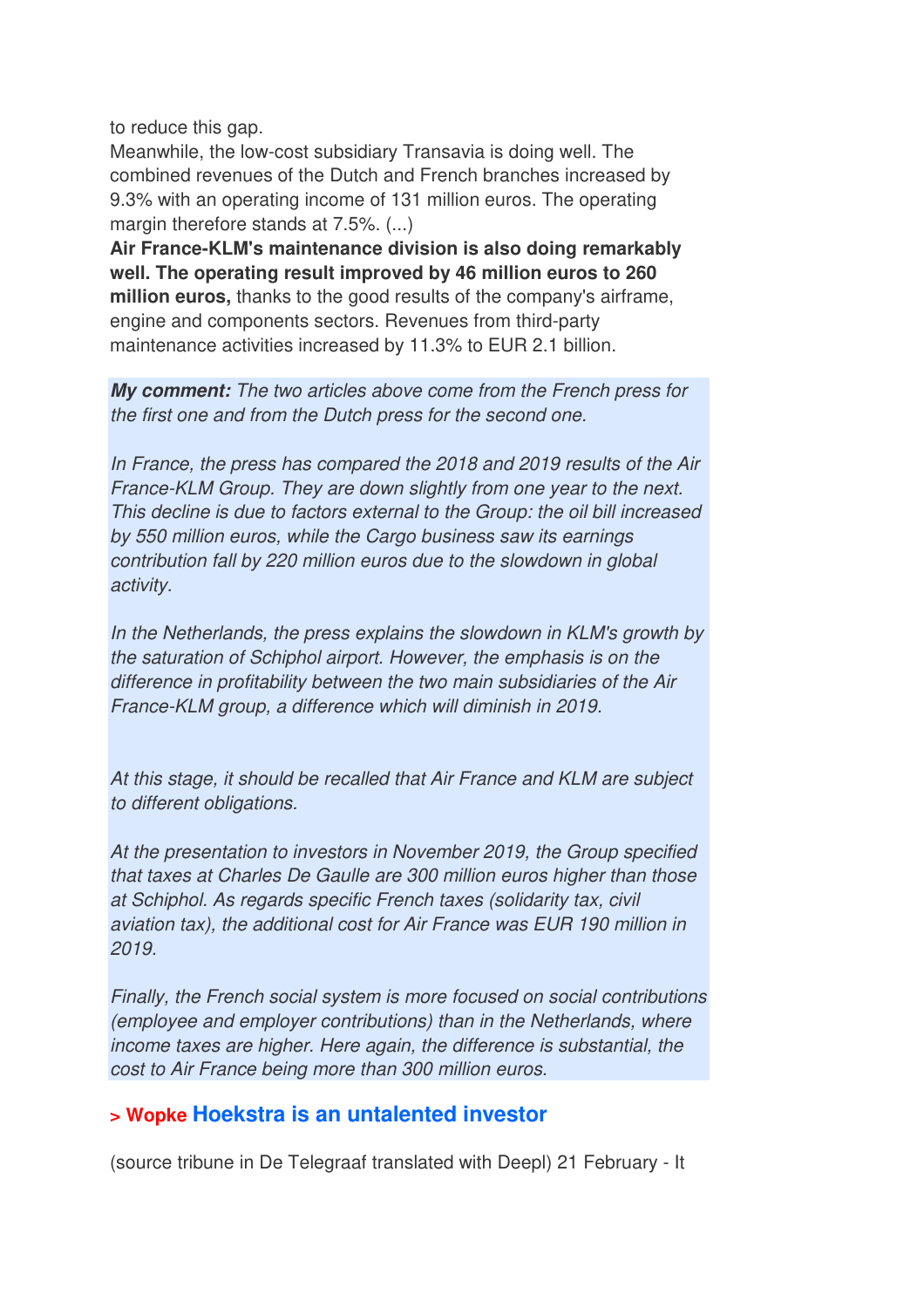happened in the cellars of Binnenhof. **Minister Wopke Hoekstra (Finance) has secretly prepared plans to purchase Air France-KLM shares. The idea: to be able to influence airline policy.** 

 He personally ordered ABN Amro to buy sixty million shares. An expenditure of 744 million euros. **One would expect this issue to be discussed in the hemicycle**. But no, Wopke didn't. Like a communist dictator, **he ignored the advice of his officials, enforced secrecy and nationalized with his own hands 14% of Air France-KLM**.

**Without the authorization of the House of Representatives,** he tried to justify his actions after critical questions and an official inquiry. Hoekstra seems to be getting away with it. The investigation focused on the legality of the trial. But we can also question the investment of nearly a billion euros of public funds. (...)

 Air France-KLM is managed in a spectacular manner, suffers from high debt and sees its results deteriorate almost every year. The company's performance is so poor that shareholders haven't received a penny of dividend for more than a decade. (...)

Exactly one year ago, Hoekstra acquired "its" stake in Air France KLM. **Since then, the share price has risen from 12.75 euros to 9 euros. The state lost EUR 225 million** - public money that went up in smoke. It is not only Wopke Hoekstra's way of proceeding that can be challenged, but also the investment itself. A scandalous situation and a significant financial loss are hidden behind the alleged necessity (mainly for himself) to buy a controlling interest.

*My comment:* The entry of the Dutch State into the capital of Air France-KLM has been the subject of heated debate in the Netherlands for the past year.

One of the criticisms levelled at the government is its contradictory attitude. On the one hand it asks the Air France-KLM group for guarantees on the development of KLM, on the other hand it limits the number of flights at Schiphol while the airport is saturated.

### **> Anne Rigail (Air France) : "It's about transforming Hop! and not closing the airline!"**

(source TourMag) February 23 - **At Air France Hop! the tone between SNPL and management** is **hardening.** After two days of mobilization aborted to give way to negotiations, the pilots will be on strike two days this week: Monday 24 and Thursday 27 February 2020 (from 6am to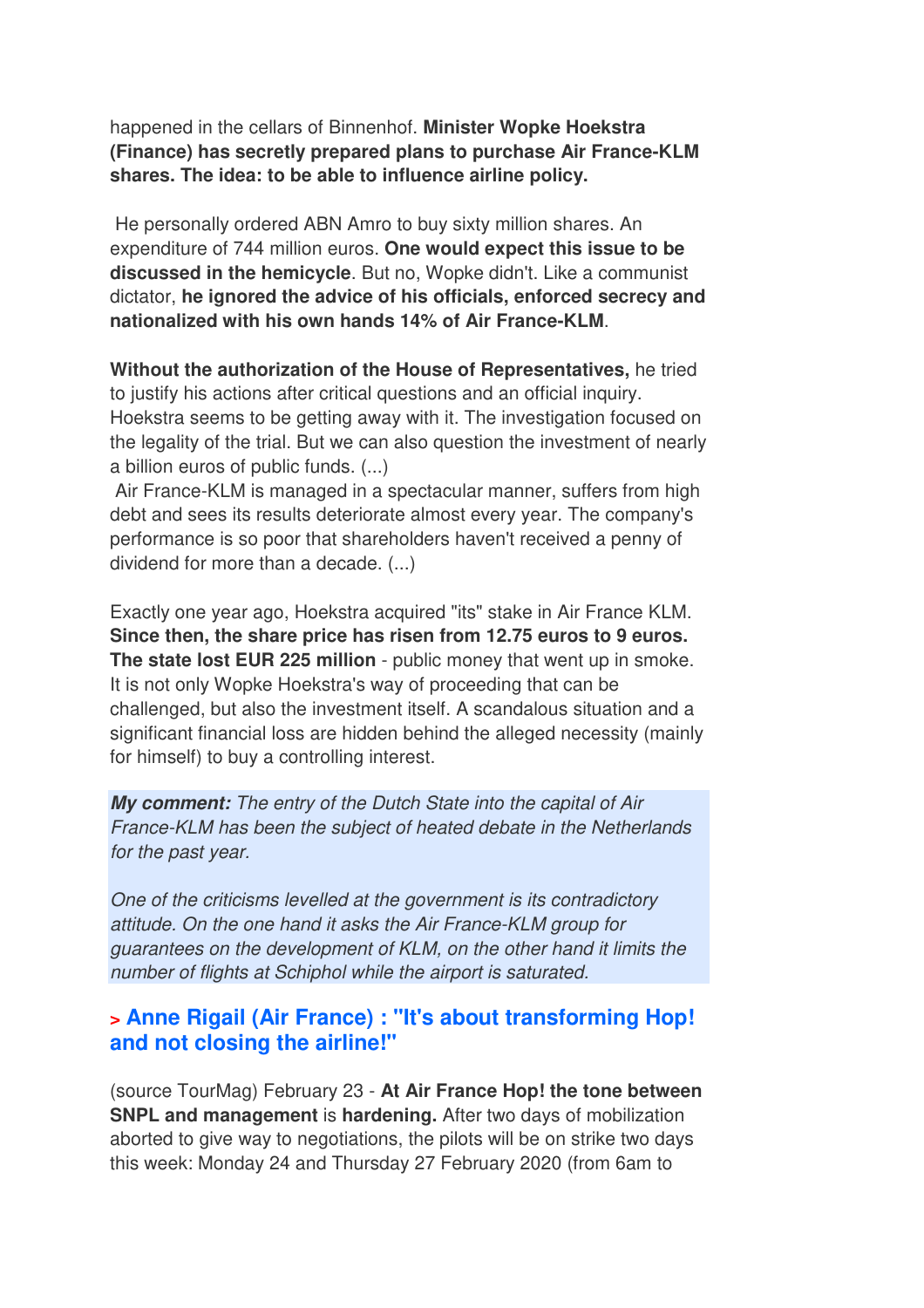5:59pm). The movement could then continue every Friday from March 6 to April 30.

The management of the Air France-KLM group, after having proposed an agreement text which was unanimously rejected by the trade union council, does not intend to make any further moves towards the SNPL.  $\left( \ldots \right)$ 

**At the heart of the debate,** in addition to working conditions and salaries, **is the question of the transfer of Hop pilots (not integrated into the parent company) to Air France (**200 departures in 2017). "The pilots' aspiration is too great and can endanger Hop! You can't

have attrition rates that put the company at risk," says Rigail. (...)

 According to management, the Group's short-haul activities (Air France and Hop! combined) started to reduce their deficit in the fourth quarter of 2019, following the closure of the most loss-making routes.

**"The objective is to return to balance in this sector, but this will not be achieved in a year**", explains Anne Rigail, recalling the major projects in progress: simplification of the fleet, "transformation of professions", a 15% reduction in capacity and a voluntary departure plan for 230 people in 2020 (+140 internal mobilities). (...)

 The closure of the Air France group's domestic subsidiary is not (...) a topical issue. **"This is a transformation plan for Hop! and not a closure plan,**" says Air France's CEO. (...)

*My comment:* The first request from HOP! pilots was to merge the seniority lists of HOP! and Air France. A request rejected by the majority pilots' union within Air France.

The seniority list of pilots defines their career acts and therefore their remuneration, according to their seniority in the company. The management of this list is a crucial issue for all airlines.

In 2007, for example, a hostile takeover bid by Delta Airlines for US Airways failed because of a failure to reach an agreement to merge the seniority lists of the two airlines' pilots.

#### **> Coronavirus: China nationalizes HNA and resells Hainan Airlines**

(source: L'Echo touristique) February 21 - Once one of China's most offensive companies, HNA is suffering the effects of the epidemic. China will nationalize the group.

According to the financial agency Bloomberg, **China plans to nationalise the indebted conglomerate HNA Group Co. and sell its**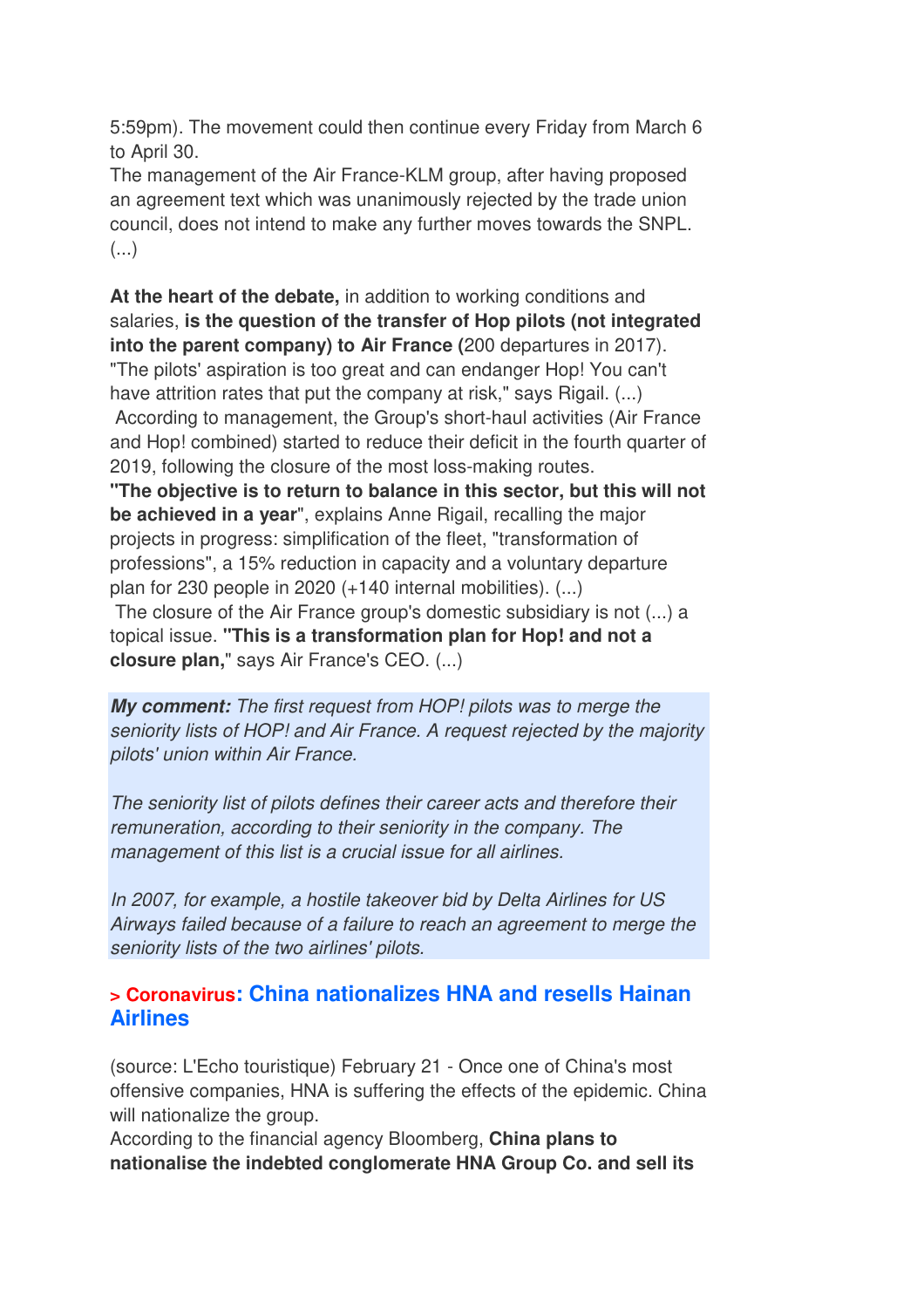**airline assets**. This is the most spectacular action to date by the Chinese state to contain the growing economic damage of the coronavirus epidemic.

HNA Group is a Chinese conglomerate founded in 2000 and headquartered in Haikou, Hainan Island. **This** previously little-known **operator grew in importance between 2016 and 2017 after a wave of acquisitions (over \$50 billion). It has become the main shareholder of emblematic companies such as Hilton, but also Pierre et Vacances and Aigle Azur.** 

As Chinese President Xi Jinping seeks to avoid a general economic slump due to the epidemic, his government is considering cash injections or company mergers to stabilize the airline industry. The acquisition of a leading company like HNA would take these efforts to a new level. As a **reminder, HNA has an estimated debt of \$35.6 billion..**.

 According to Bloomberg, **China would sell most of the assets of the airline HNA to the country's three largest carriers - Air China Ltd., China Southern Airlines Co. and China Eastern Airlines.** Suparna Airlines, which was also supported by HNA, is expected to be sold to the Jiangsu provincial government. Hong Kong Airlines, also partly owned by HNA, announced last Friday that it would cut 400 jobs (...)

 According to Reuters, in order to stabilise the financial situation, **HNA has also sought to dispose of other assets, including the aircraft lessor Avolon Holdings Ltd. worth about \$8.5 billion**. But also the Swiss aircraft maintenance company SR Technics and the container rental company Seaco. According to a report by Bloomberg Economics, the Chinese economy was operating at between 40% and 50% of its capacity last week.

*My comment:* HNA was also a majority shareholder in Gategroup when the Swiss company acquired 49.99% of Servair. The sale of HNA's shares in Gategroup was one of the first divestments in early 2019.

#### **> Qatar Airways increases its stake in IAG once again**

(source Air & Cosmos) 21 February - The first time the Doha-based company took a stake in IAG's capital was in 2015, at 9.99%. While **Qatar Airways continues to leave** doubt about a possible exit from the Oneworld alliance, it continues to show growing interest in consolidating its links with IAG (International Airlines Group), the holding company that owns British Airways, Iberia, Vueling and Aer Lingus. The company **has just increased its stake in IAG's capital from 21.4% to 25.1%, in return for an additional investment of** £465 million (**€560 million**).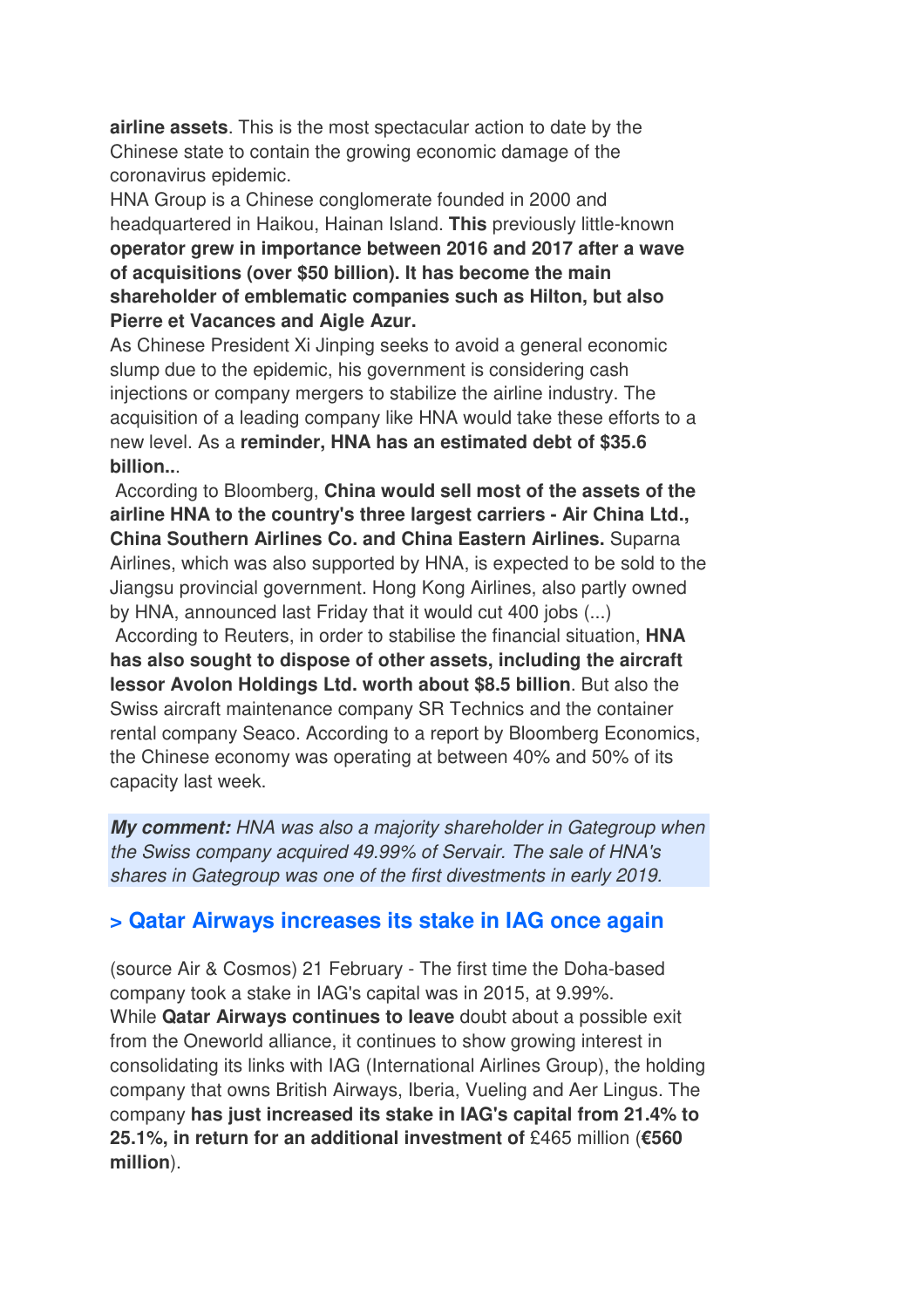The Doha-based company justified this capital increase by supporting IAG's strategy, a few weeks before the departure of its emblematic founder and CEO Willie Walsh.

**Qatar invested in IAG for the first time in 2015, taking a 9.99% stake, and has been steadily increasing its stake ever since.**

*My comment:* Qatar Airways has adopted a strategy similar to that of Delta Airlines: taking shares in complementary and/or healthy airlines.

Qatar Airways thus holds minority stakes in China Southern, Cathay Pacific and LATAM (in which it intends to double its stake to 20%). The Gulf Company also intends to acquire 49% of the capital of Rwandair and to invest in the Indian company Indigo.

The only downside to his strategy is his failure with Air Italy, which has recently gone into liquidation.

#### **> Airbus laughing, Airbus crying...**

(source Le Point) 20 February - **Last year, Airbus delivered 863 commercial aircraft** of the A220, A320, A330, A350 and A380 ranges. A record that clearly surpasses the 800 units of 2018 and generates 70.5 billion euros in sales with significant cash. **The results are much gloomier for the military and the space industry** combined in a single Airbus Defence and Space division with 34,000 employees.

**The A400M, the transport aircraft that is struggling to reach its full operational capability, is taking a heavy toll on the military aircraft sector**. Milestones have recently been reached with the simultaneous release of parachutists from exits on either side of the fuselage without them colliding. Another aerodynamic problem being resolved is that inflight refuelling of helicopters will be possible, compatible with the wake turbulence of the four-engine aircraft. Overall, the French army was satisfied, having a machine that flew almost twice as fast, went twice as far and carried twice as much cargo as the one it was replacing. But these tests and developments mobilize aircraft and teams, and generate additional costs. 5.5 billion had already been set aside for the military transport aircraft in three years.

In addition to technology, there is also politics. Germany is maintaining its embargo on equipment destined for Saudi Arabia, a potential A400M customer. As a result, export forecasts have been reassessed and Airbus has recorded a charge of 1.2 billion euros in the fourth quarter of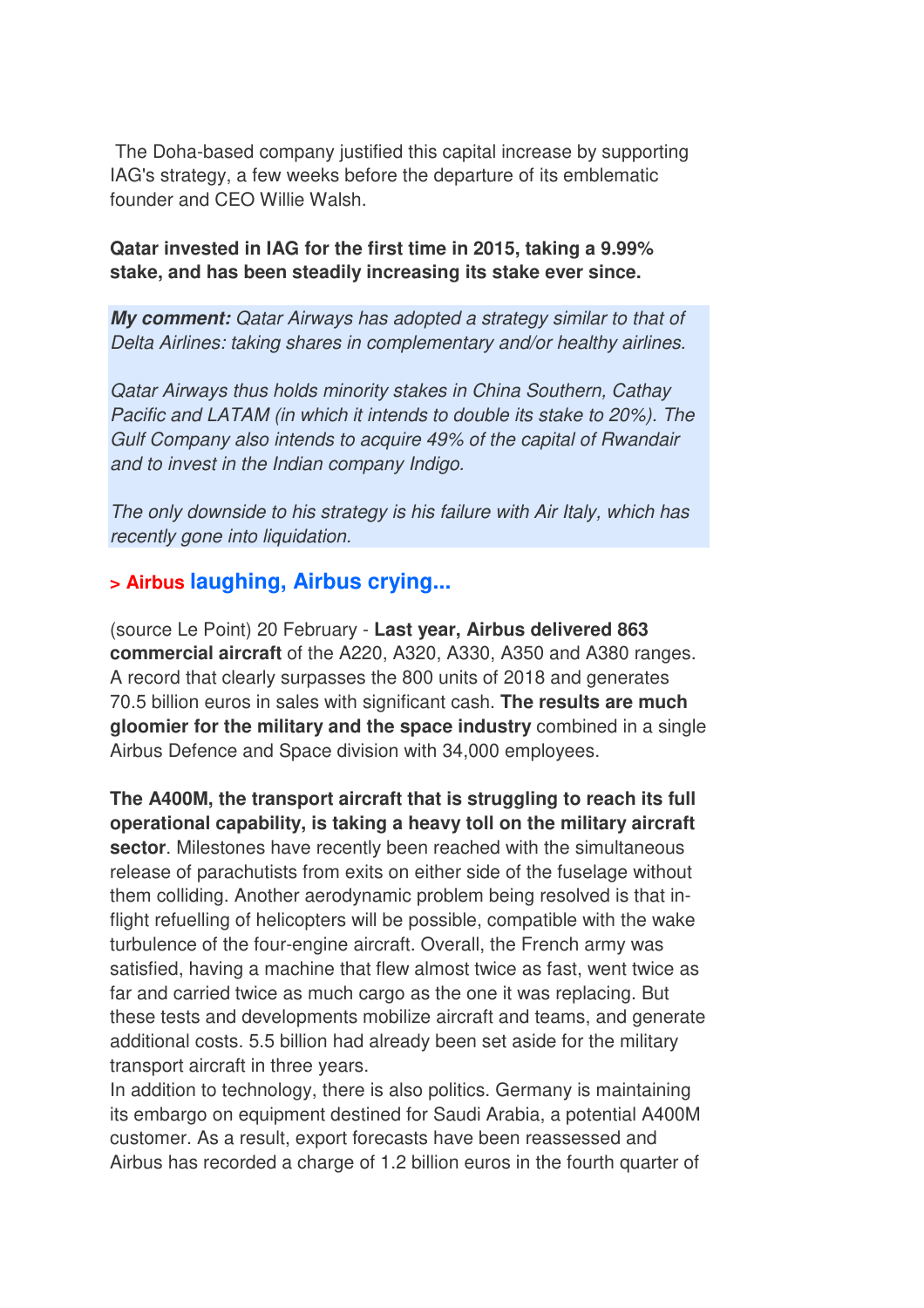2019. Deliveries (i.e. cash) are not up, with 14 A400M last year compared to 17 in 2018 and 19 in 2017.

**On the space side, the manufacturer knows the hazards of industrial cycles for large communication satellites. At the same time, we are witnessing a "uberisation" of the sector with the miniaturisation of satellites** (OneWeb, Starlink, Project Kuiper, etc.). Last spring, the group's space branch was awarded the construction of three heavy satellites for more than a billion dollars. This shows that the trend has been reversed. In the meantime, we've got to keep our backs to ourselves.

**The European aeronautics group is to cut 2 362 jobs by next year in its military and space division**, including 404 in France at Élancourt and Toulouse, in order to resize itself to a level of activity of the order of €10 billion per year. **Germany will be the most affected country with the elimination of 829 posts. England (357) and Spain (630) would come next**. Negotiations are opening with the unions and it is not excluded that mobility to other units in the group may prevent departures.

#### **> The Boeing 737 Max setbacks weaken around thirty French subcontractors**

(source Les Échos) February 21 - They weren't expecting it. **About a hundred French manufacturers of Boeing 737 Max parts have been victims of the suspension of the construction of the new** American **medium-haul aircraft** since January. Boeing hopes to obtain certifications from aviation safety agencies in the coming weeks to resume production before June.

The Seattle-based aircraft manufacturer had already slowed the pace from 52 to 42 aircraft per month by August 2019, but now has 400 aircraft in storage. (...)

In January, the suspension of manufacturing caused 2,800 layoffs at Spirit AeroSystems in the United States, which makes the fuselage.

**In France the** consequences are less serious. It is **mainly the manufacturers of LEAP engine parts that are affected**. This new, more fuel-efficient engine powers all B737 MAX and 60% of the Airbus A320neo. The LEAP is built in France and the United States by CFM International, a joint venture between Safran Aircraft Engines and GE of the United States.

"If manufacturing stops for more than two months, some suppliers could face major difficulties and resort to layoffs or dismissals," said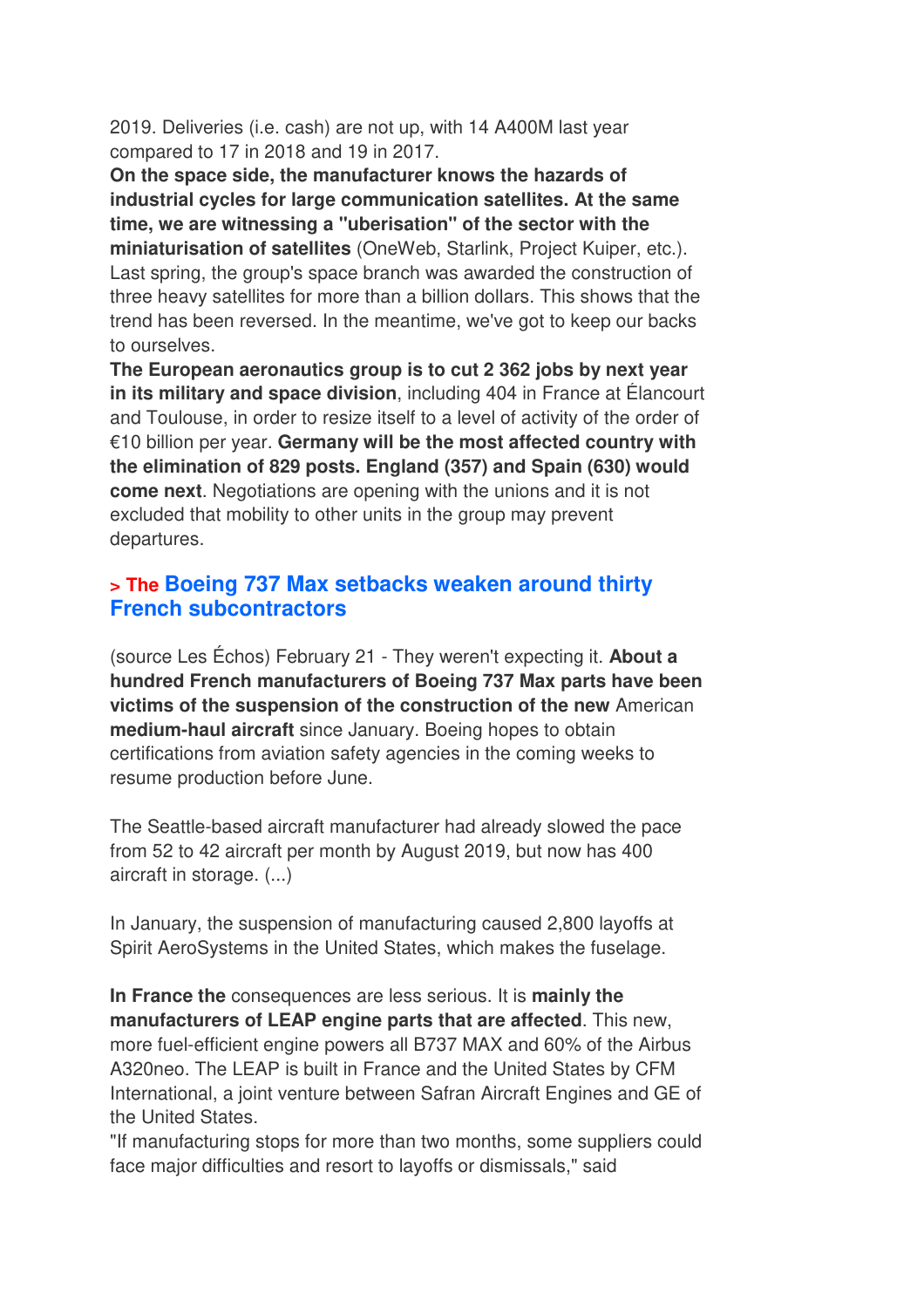Christophe Cador, chairman of the Aero-SME committee of the French aerospace industry grouping (Gifas), which surveyed its 205 member SMEs. "Half of them are impacted and **20 to 30 are seriously affected beyond 10% of turnover**", adds the director, himself concerned since his **Satys** group **paints 20 B737 MAX per year in the United States**.

**Part of the LEAP engines are assembled by Safran** at its Villaroche plant (Seine-et-Marne). The OEM estimates that the decline in B737 production has caused a loss of revenue of €650 million in 2019. This year, with the shutdown of the chain, the loss could exceed 200 million per month for the group, which also manufactures aircraft wiring, wheels, brakes and seats. It has sharply reduced production of LEAPs since January, but has not stopped it so as not to penalize its subcontractors too much, who are not all treated the same under the contracts. (...)

 Engine parts manufacturers are all the more affected as they have expanded their plants to meet the increase in orders. This is the case of Freyssinet Aero Equipment in the Tarn. (...)

#### In Châtellerault, **Mecafi ( Nexteam) had opened a large factory for LEAP parts in 2015. He dismissed the temporary staff in December and reassigned some of the personnel**

 In the Lot region, Figeac Aero manufactures large parts such as the crankcase and the engine casing of the B737 MAX, which make up 40% of its turnover. (...)

 The consequences on employment are still limited to temporary workers and people on fixed-term contracts, but this episode is a warning for the aviation industry. (...)

*My comment:* The B737 MAX crisis highlights the great diversity of aircraft parts suppliers. Most of these suppliers work for both Boeing and Airbus.

### **> A new cockpit for the Boeing 737 Max**

(source Les Echos) Feb. 21 - **Boeing plans to tighten controls on 737 Max aircraft leaving the factory after foreign objects were found in the fuel tanks of some aircraft**.

"During maintenance operations, we discovered foreign object debris in undelivered 737 Max aircraft that we are storing," said a company spokesman, without specifying the number of aircraft involved. "**This finding led to a robust internal investigation and immediate corrective actions in our production chain,**" he added. (...)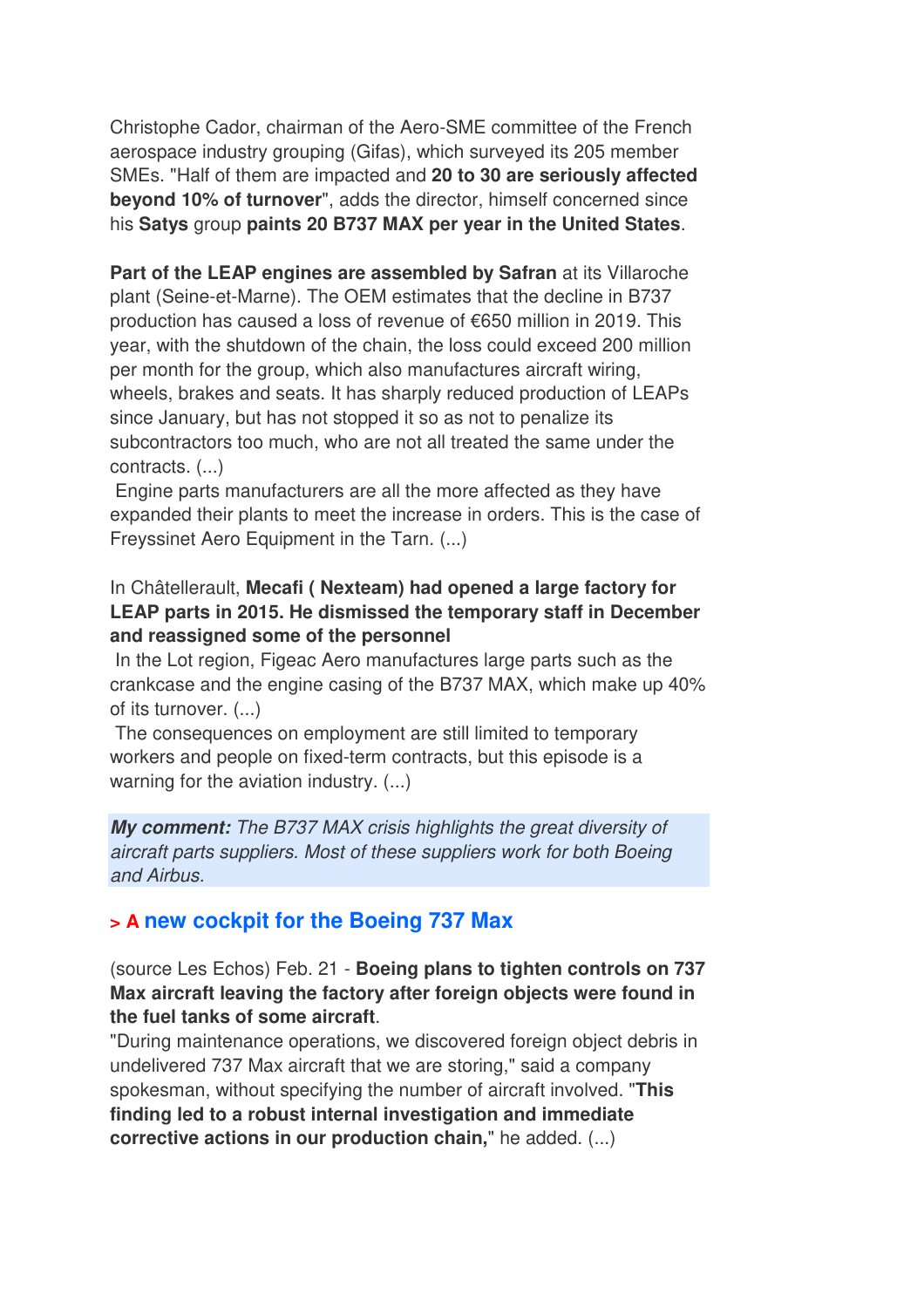**The presence of foreign object debris in the aircraft was described as "absolutely unacceptable**" by 737 programme manager Mark Jenks in a message to Boeing employees working on the 737. "Every anomaly is one anomaly too many," he writes. (...)

#### **> The first A380 out of the Air France fleet made its final flight to dismantling**

(source BFMTV) 21 February - (...) After ten years of good and loyal service, **the first Airbus A380 to leave the Air France fleet** in November to be returned to its lessor **made its last flight on** Thursday, reports actu-aero. It left Dresden, Germany, and **landed at Knock-Ireland West Airport (Ireland), where EirTrade Aviation will take care of its dismantling**. (...)

 However, this is not the first A380 to be dismantled. In December 2019, Tarmac Aerosave of Tarbes completed the "deconstruction" of an A380 previously operated by Singapore Airlines. A job that will have lasted a year. (...)

*My comment:* Those who would not have had the opportunity to travel by A380 can console themselves by going to the Aeroscopia museum in Toulouse. From next month, an A380 will be open to the public, as will the Concorde, the A400M or the Super Guppy. About thirty aircraft from all eras are on display.

#### **> Aéroports de Paris is to become "the world's leading airport network".**

(source Challenges) February 20 - **Aéroports de Paris (ADP) announced Thursday the acquisition for nearly 1.4 billion euros of 49.01% of the capital of the Indian group GMR Airports, which operates, among others, the international airports of New Delhi and Hyderabad, an operation which aims to create "the first global network of airports**".

The transaction is to be carried out in two phases, with the acquisition in the next few days of 24.99% of the capital and then "in the next few months" the acquisition of 24.01%, subject to certain regulatory conditions, explains ADP in a press release.

**In total, ADP is expected to disburse** 107.8 billion Indian rupees or **1.36 billion euros.** (...)

 In addition to New Delhi and Hyderabad in India, GMR Airports operates Mactan Cebu airport in the Philippines. These three airports welcomed a total of 102 million passengers in 2019, a traffic increase of 8.4%. (...)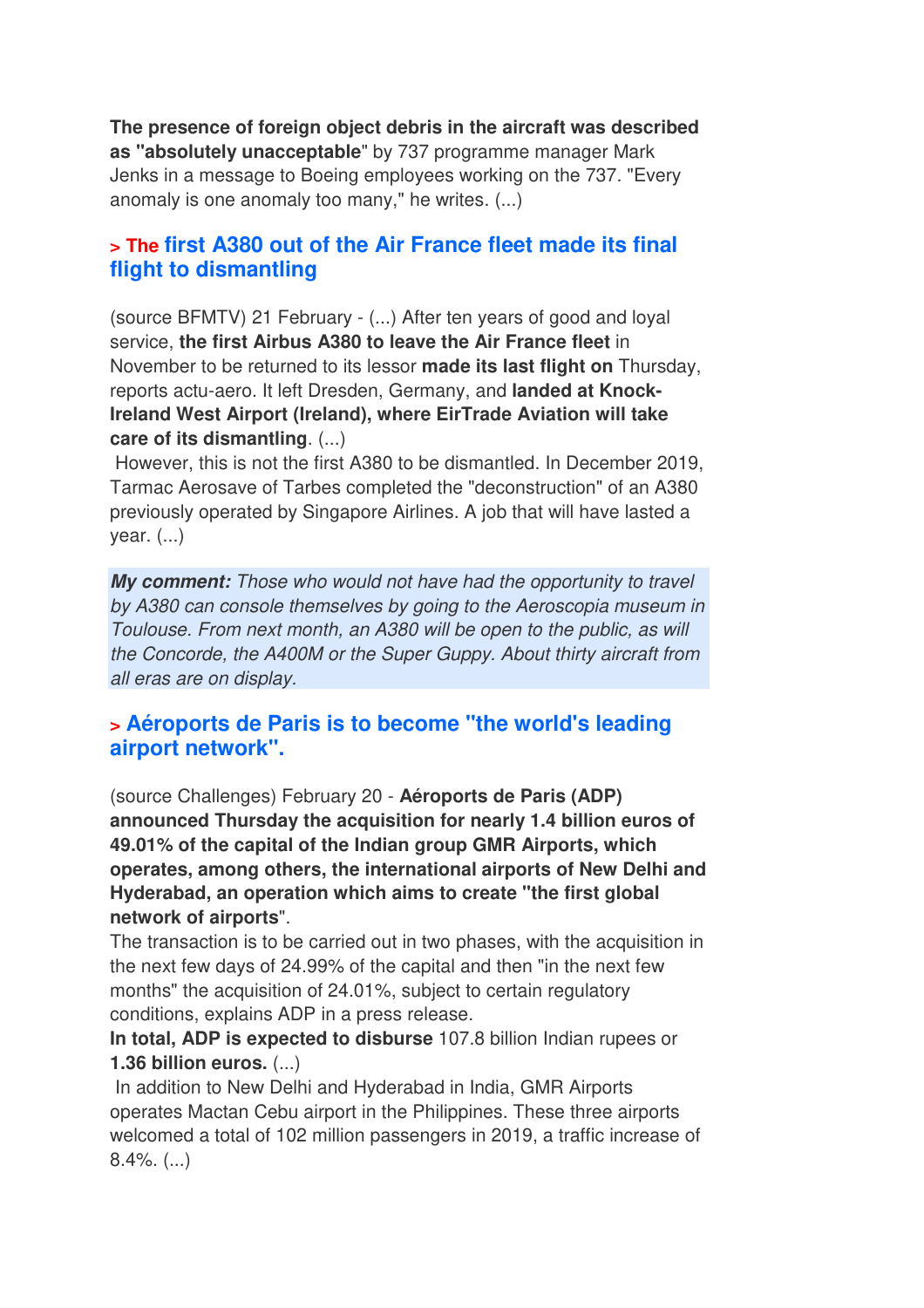*My comment:* Indian airports controlled by GMR Airports handled 124 million passengers last year, almost half of Aéroports de Paris' business worldwide.

Prior to this operation the four largest airport operators in the world were Aena (285.2 million passengers), Vinci Airports (240 million), Fraport (238.8 million) and the ADP group (226 million) (mid-2019 figures).

#### **> IATA: first estimates of the impact of COVID-19 on air transport**

(source Business Travel) February 20 - The International Air Transport Association (IATA) has done its accounting. (...) **The initial assessment of the impact of COVID-19 shows a potential loss of 13 % of passenger demand for Asia-Pacific carriers over a full year**.  $\left( \ldots \right)$ 

The net impact would be a contraction of 8.2% on a full-year basis from 2019 demand levels. **This would result in a revenue loss of \$27.8 billion by 2020 according to IATA for carriers in the Asia-Pacific region**. Chinese companies alone would account for 46% of this loss with an estimated \$12.8 billion for the Chinese domestic market alone. Under the same IATA assumption, **carriers outside the Asia-Pacific region are expected to lose \$1.5 billion in revenue,** assuming that the decline in demand is limited only to Chinese-related markets. This would result in total revenue losses of \$29.3 billion for all airlines worldwide. (...)

#### **The projected contraction in global air transport growth in 2020 is therefore expected to flirt with -0.6%.** (...)

 However, IATA believes that it is premature to estimate the impact on industry profitability this year as there is no information to date that anticipates how the epidemic will develop. Governments are already starting to put in place fiscal and monetary policies to try to offset the negative economic effects. This is already the case in Singapore, Malaysia and soon in Thailand. China is expected to follow with a major stimulus package once the epidemic is truly contained. Lower fuel prices should modestly offset the financial losses. (...)

*My comment:* Recent estimates place the current impact of the coronavirus epidemic at the same level as that of SARS in 2003. It took nine months for air transport activity to return to normal.

# **> Last minute: Lufthansa negotiates a buyback of a TAP**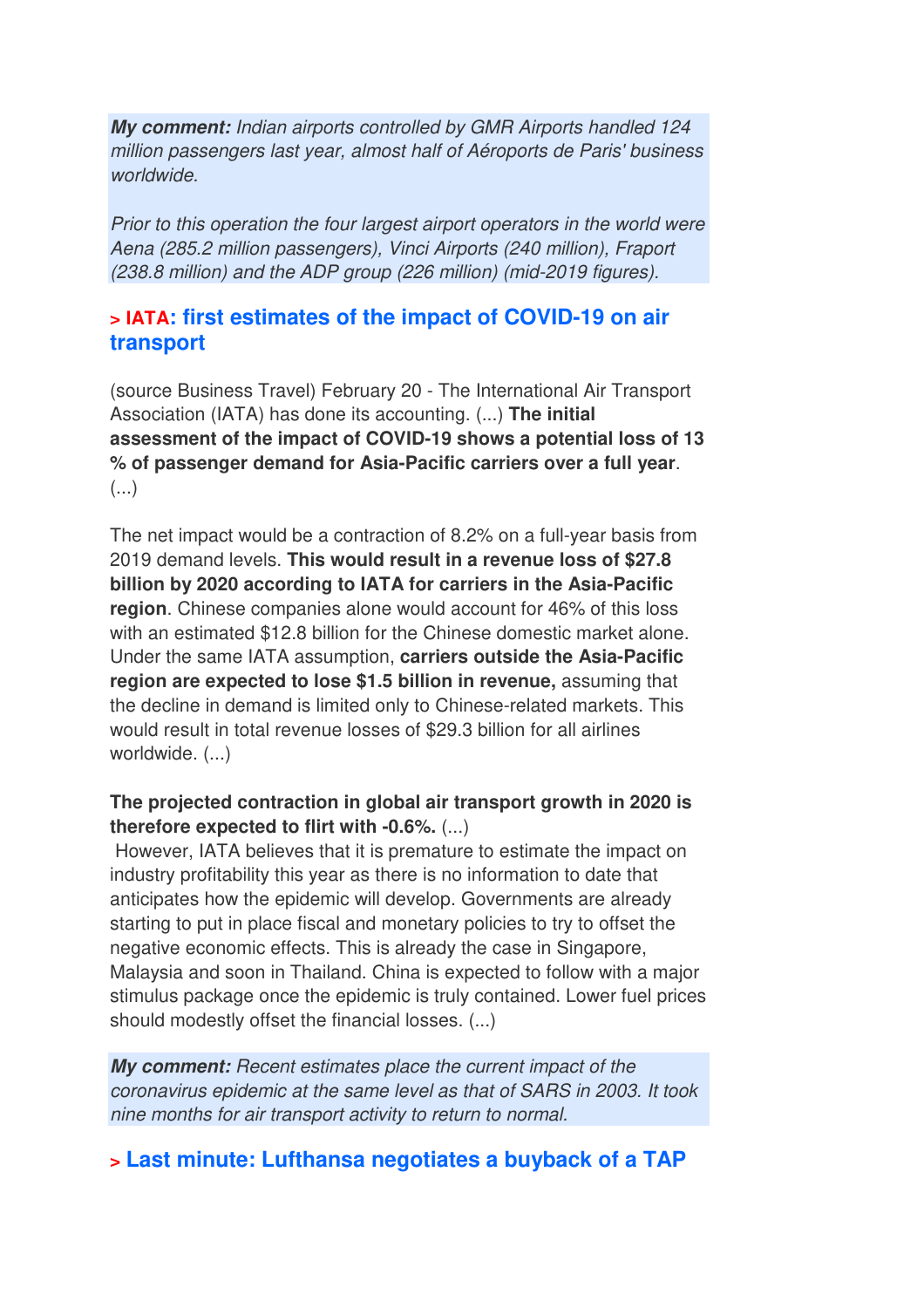#### **unit**

(source Le Figaro with AFP) 24 February - German airline **Lufthansa has begun negotiations to buy a share in the capital of its competitor TAP Air Portugal** from its main private shareholder, the Portuguese business daily Jornal de Negocios reported on Monday. Lufthansa "has started negotiations with David Neeleman", an American businessman who is the main private shareholder of the Portuguese company, "for the acquisition of its stake in TAP", writes the leading Portuguese business daily. The German company has joined forces with the American company United Airlines for the occasion, adds Jornal de Negocios.

When questioned by AFP, a Lufthansa spokesman refused to comment on "media speculation". TAP also declined to comment. TAP is owned 50% by the Portuguese State, 5% by the employees and 45% by Atlantic Gateway, a private consortium formed by David Neeleman and his Portuguese partner Humberto Pedrosa. At **the end of November, David Neeleman had to deny rumours that he wanted to withdraw from TAP due to differences with the Portuguese state, while the media reported that he had approached Lufthansa, British Airways or Air France** to inquire about their potential interest. David Neeleman and the Portuguese Socialist Government have differences on the TAP dossier. In particular, the government opposed the businessman's plan to float the company on the stock exchange and expressed its concern about the company's strategy, whose investment policy has been slow to produce positive results.

**The Portuguese airline group announced Thursday that it has remained in the red in 2019 with a net loss of 105.6 million euros** compared to 118 million euros in 2018. This result can be explained by the renewal of its fleet, one of the axes of its strategy to return to equilibrium. Last week, the Portuguese government warned TAP against distributing bonuses to its executives despite the losses. The company had already attracted the wrath of the government last year by distributing 1.17 million euros in bonuses to 180 employees.

# *Stock exchange press review ...*

## **> World stock markets plunge again, caught up by coronavirus**

(source La Tribune with AFP) 24 February - Paris, Frankfurt, London, Milan... **None of the major European stock market indices on**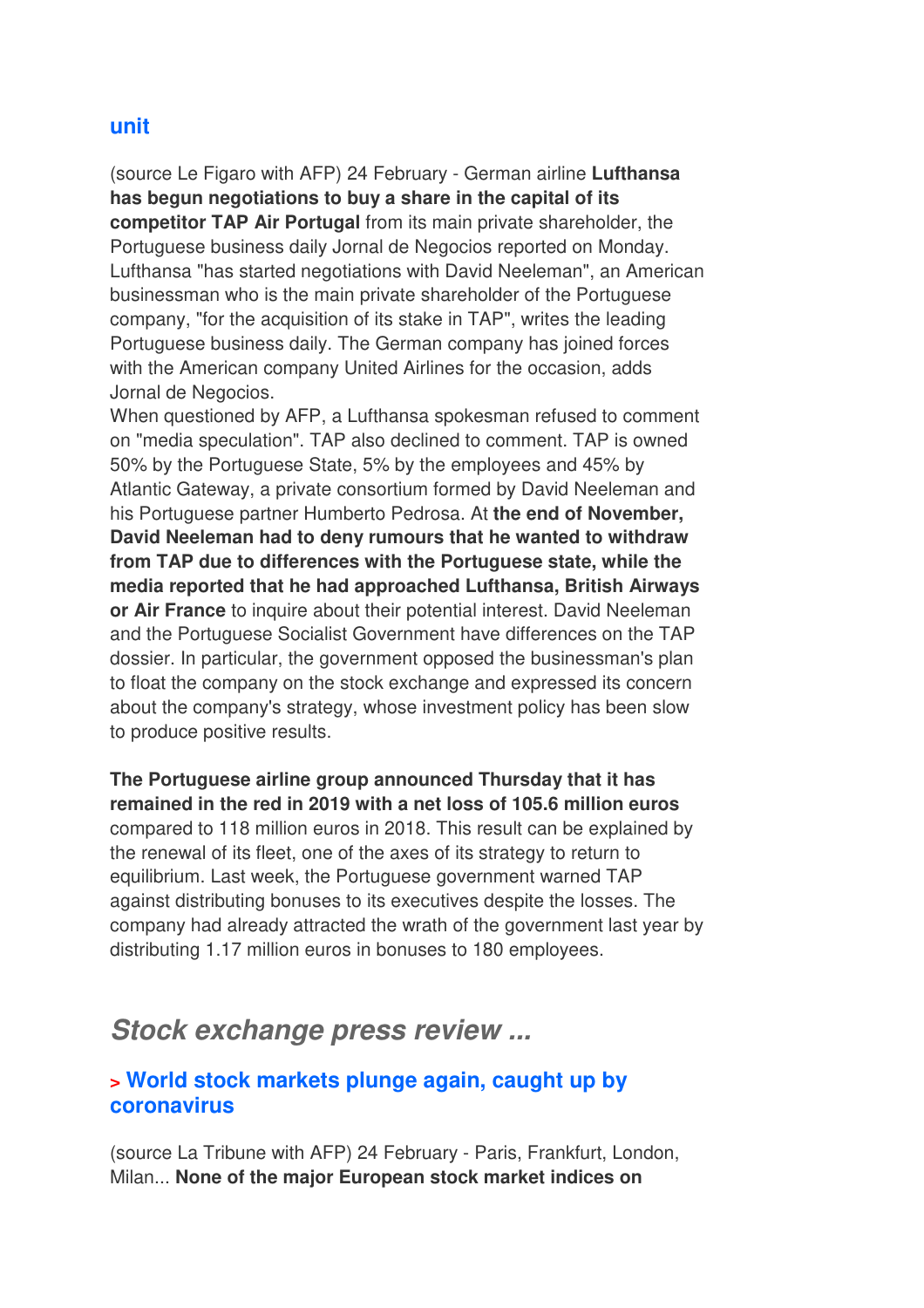#### **Monday are immune to concerns that the coronavirus epidemic is spreading outside China,** posing a greater risk to the global economy. (...)

"The health crisis remains the alpha and omega of the market" and for the time being, "nobody has enough reliable data to judge the extent of the crisis," says Christopher Dembik, head of economic research at Saxo Bank. (...)

 And there was plenty of bad news: Italy, where four deaths due to the new coronavirus have been recorded, became the first European country to impose quarantine measures in a dozen municipalities in the north of the peninsula. The Venice Carnival, which was due to end on Tuesday, was cancelled on Sunday.

The death toll of the viral pneumonia epidemic reached 2,592 on Monday in mainland China after 150 more deaths were announced. Outside China, the coronavirus has affected some 30 countries and territories, killing 26 people, with South Korea being the most affected. A first case of coronavirus has been detected in Afghanistan.

On the CAC, the **automotive, raw materials, tourism and luxury goods sectors, which are the most sensitive to the economic slowdown, were the most affected**. (...) The Accor hotel group's share price collapsed by 6.5%. (...)

 Finally, **airlines were also falling sharply across Europe: -8.6% for Air France, -7.6% for Lufthansa, -6.5% for IAG, the parent company of British Airways and -10.3% for Easyjet. Elsewhere in the world, Korean Air Lines was down 6.2%, Asiana 6.1% and Quantas 7.5%.**

*My comment:* Investors fear that the health crisis will spread to Europe. If this were the case, the most fragile companies, such as Alitalia, could be in serious danger.

# *End of the press review*

## **> Follow-up to the referendum on the privatisation of Aéroports de Paris**

The consultation procedure on the privatisation of the ADP group is open from 13 June 2019 until 12 March 2020. It requires the signatures of 4.7 million voters to lead to a referendum on a shared initiative (RIP).

On the Internet, the consultation can be signed on the site referendum.interieur.gouv en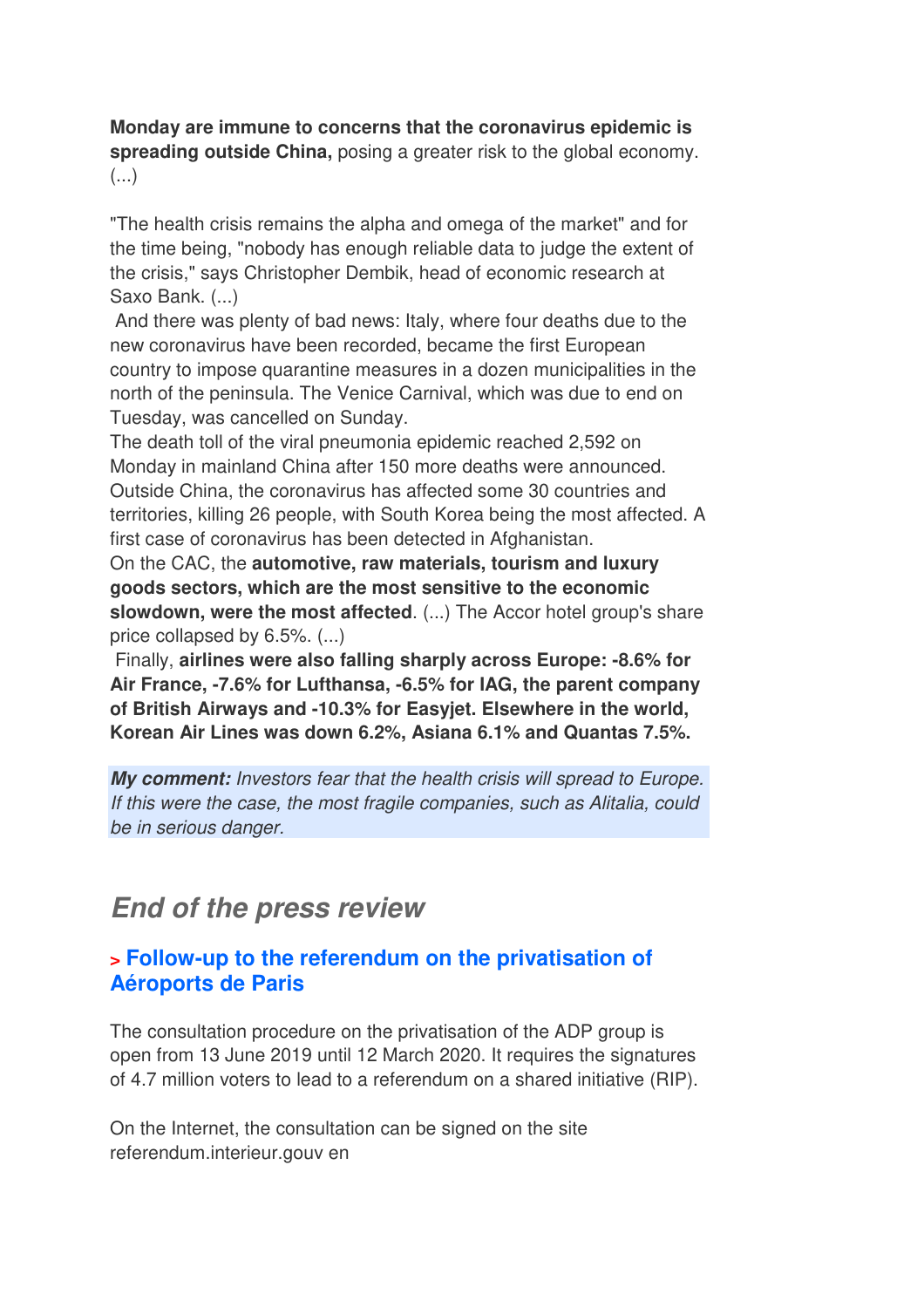By 24 February, the consultation had collected 1,111,000 signatures, i.e. 23.55% of the signatures required.

*My comment: There are* 17 days left to sign the request for a referendum on the privatisation of Aéroports de Paris.

## **> My comment on the Air France-KLM share price evolution**

**The Air France-KLM share is at 8.292 euros at the close of trading on Monday 24 February. It is down -14.50%.** The latest announcements concerning the coronavirus epidemic have caused the prices of all the players in the air industry to fall. Among European airlines, the low-cost airlines easyJet and Ryanair suffered the biggest drop on Monday. Aéroports de Paris, Airbus and Safran also saw their share prices fall sharply.

**The average (the consensus) of analysts for the AF-KLM share is 11.09 euros**.

**Brent crude oil** (North Sea) **is down \$2 to \$56 per barrel.** When the coronavirus outbreak started, it was \$69.

#### **This indicative information in no way constitutes an invitation to sell or a solicitation to buy Air France-KLM shares.**

You can react to this press review or provide me with any information or thoughts that will help me better carry out my duties as a director of the Air France-KLM Group.

### **You can ask me, by return, any question relating to the Air France-KLM group or employee shareholding...**

I'll see you soon.

To find the latest press reviews of Monday, it's here.

### **If you like this press review, pass it around.**

New readers will be able to receive it by giving me the email address of their choice.

# **| François Robardet**